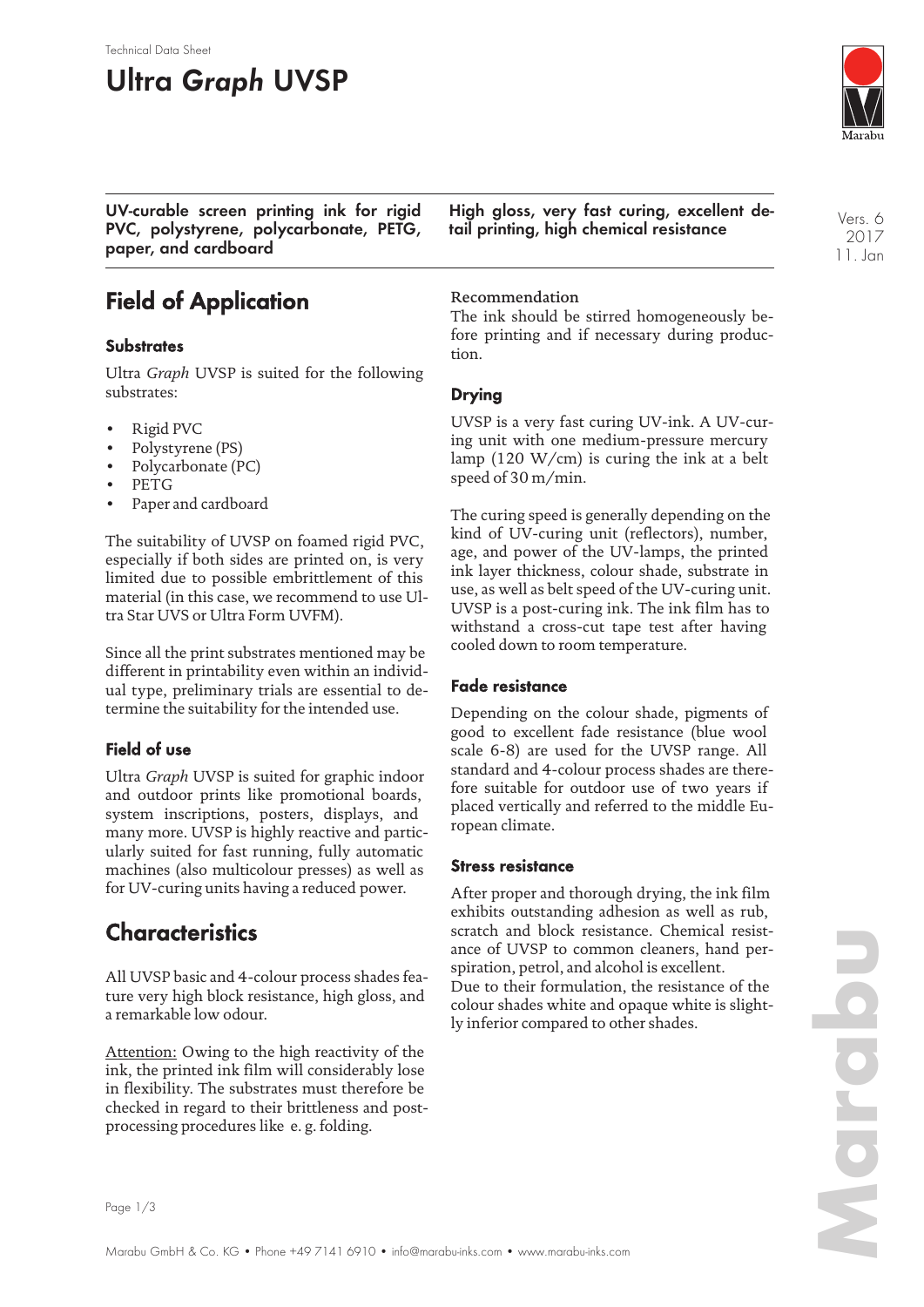#### Technical Data Sheet

# **Ultra Graph UVSP**



Vers. 6 2017 11. Jan

# **Range**

### Basic Shades

| 922 | Light Yellow     |
|-----|------------------|
| 924 | Medium Yellow    |
| 926 | Orange           |
| 932 | Scarlet Red      |
| 934 | Carmine Red      |
| 936 | Magenta          |
| 950 | Violet           |
| 952 | Ultramarine Blue |
| 956 | Brilliant Blue   |
| 960 | Blue Green       |
| 962 | Grass Green      |
| 970 | White            |
| 980 | <b>Black</b>     |
|     |                  |

#### 4-Colour Process Shades Standard

| 425 | Process Yellow  |
|-----|-----------------|
| 435 | Process Magenta |
| 455 | Process Cyan    |
| 485 | Process Black   |

#### High Opaque Shades

| 170 | Opaque White |
|-----|--------------|
| 180 | Opaque Black |

#### Further Products

| 409 | Transparent Base  |
|-----|-------------------|
| 910 | Overprint Varnish |

All shades are intermixable. Mixing with other ink types or auxiliaries must be avoided in order to maintain the special characteristics of this ink.

All basic shades are included in our Marabu-ColorFormulator (MCF). They build the basis for the calculation of individual colour matching formulas, as well as for shades of the common colour reference systems HKS®, PAN-TONE®, and RAL®. All formulas are stored in the Marabu-ColorManager software.

We do not recommend this ink for toys due to the foreseeable contact with the mouth since the possible presence of residual monomers and decomposition products of the photo-initiators cannot be excluded even when sufficiently cured.

# **Metallics**

### Metallic Pastes

| S-UV 191        | Silver                    | 15-25% |
|-----------------|---------------------------|--------|
| S-UV 192        | Rich Pale Gold            | 15-25% |
| S-UV 193        | Rich Gold                 | 15-25% |
| S-UV 291        | High Gloss Silver         | 10-25% |
| S-UV 293        | High Gloss Rich Gold      | 10-25% |
| S-UV 296        | High Gloss Silver         | 11-17% |
| S-UV 297        | High Gloss Rich Pale Gold | 11-17% |
| <b>S-UV 298</b> | High Gloss Pale Gold      | 11-17% |
|                 |                           |        |

### Metallic Powders

| S <sub>181</sub> | Aluminium                | 17% |
|------------------|--------------------------|-----|
|                  |                          |     |
| S <sub>182</sub> | Rich Pale Gold           | 20% |
| S <sub>183</sub> | Rich Gold                | 20% |
| S <sub>184</sub> | Pale Gold                | 20% |
| S <sub>186</sub> | Copper                   | 25% |
| S <sub>190</sub> | Aluminium, rub-resistant | 17% |
|                  |                          |     |

These metallics are added to UVSP 910 in the recommended amount, whereas the addition may be individually adjusted to the respective application. We recommend preparing a mixture which can be processed within a maximum of 8 h since metallic mixtures usually cannot be stored. Due to their chemical structure, the processing time of mixtures with Pale Gold S 184 and Copper S 186 is even reduced to 4 h.

Owing to the smaller pigment size of Metallic Pastes it is possible to work with finer fabrics like 140-31 to 150-31. Owing to the larger pigment size of Metallic Powders we recommend the use of a coarser fabric like 100-40.

All metallic shades are displayed in the Marabu "Screen Printing Metallics" colour chart.

# **Auxiliaries**

| UVV 1            | Thinner                       | $1 - 5%$     |
|------------------|-------------------------------|--------------|
| UVV <sub>2</sub> | Thinner                       | $1 - 5%$     |
| $UV-B5$          | <b>UV</b> Accelerator         | $1-4%$       |
| $UV-B1$          | UV Accelerator                | $1 - 2%$     |
| <b>STM</b>       | Thickening Agent              | $0.5 - 2%$   |
| UV-TA1           | Thickening Agent              | $0.1 - 0.5%$ |
| UV-VM            | Levelling Agent               | $0 - 0.5%$   |
| UR <sub>3</sub>  | Cleaner (flp. 42°C)           |              |
| UR <sub>4</sub>  | Cleaner (flp. $52^{\circ}$ C) |              |
| UR <sub>5</sub>  | Cleaner (flp. 72°C)           |              |

**Marabu**